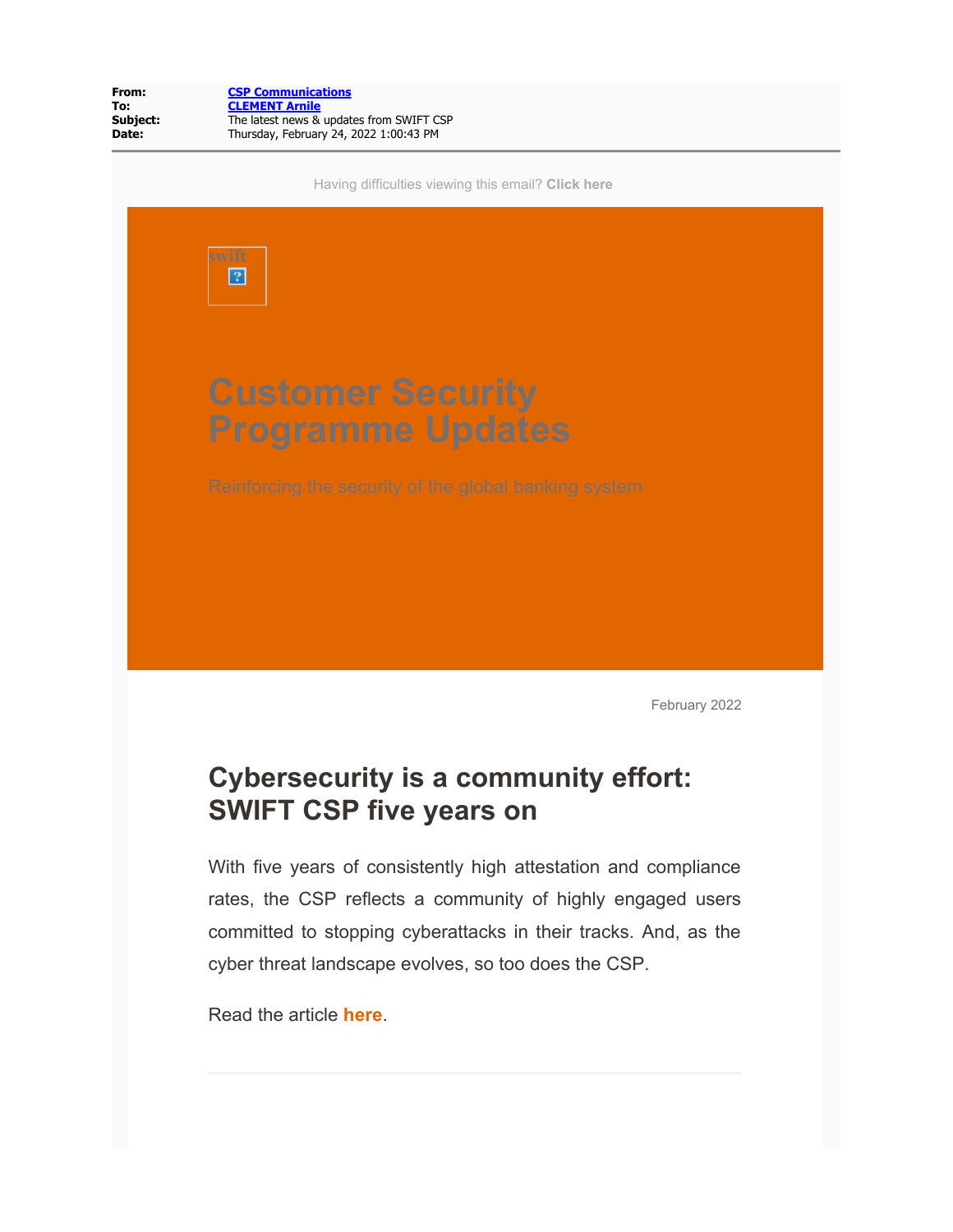## **Preparing for 2022 year-end attestation in KYC-SA**

To ensure that you are well prepared for year-end attestation and that you allow yourself plenty of time for an independent internal or external assessment here is a reminder of key documents to help you through this process:

Updating users and roles :

- **[KB article 5025085](https://info.em.swift.com/MzI3LU9KUC01MzEAAAGCypHbdpWV2cKkwvcFkh4Tlmd4oJlI8ojlv8njYr2PpkJZjpdhk4OXQL6vxRsVBr4QLZS8ZoQ=)**
- **[KYC-SA user guide](https://info.em.swift.com/MzI3LU9KUC01MzEAAAGCypHbdgjPhfNpNdh3eJOAKzymxKxhJg3qLkbFmfQ8sJB_WajPlKTNpc-GDIcTOzbm-vO2OBQ=)**

Organising an independent assessment: **[Independent](https://info.em.swift.com/MzI3LU9KUC01MzEAAAGCypHbdeGOu8-VbZFjKXFUDZwMbMSB1iGx0NIMsagbO5Q-I01aV9BcQMadxwFOvq4oK63CsfY=) [Assessment Framework](https://info.em.swift.com/MzI3LU9KUC01MzEAAAGCypHbdeGOu8-VbZFjKXFUDZwMbMSB1iGx0NIMsagbO5Q-I01aV9BcQMadxwFOvq4oK63CsfY=)**

FAQs about the framework: **[KB article 5025129](https://info.em.swift.com/MzI3LU9KUC01MzEAAAGCypHbdmdIGwI-P_4lEAISFjzepQ2mSpbFGgEWzWFu3s9yLtqw2cRUr51S-q6_AKMLm5HJZac=)**

FAQs about the controls: **[KB article 5021823](https://info.em.swift.com/MzI3LU9KUC01MzEAAAGCypHbdv3BpDQOHAyFss6g2z5SpSZ-O7jaFDYdJo2Sys0bHlEopRO5QdObjh_CsXEqesZloR0=)**

FAQs about KYC-SA: **[KB article 5025124](https://info.em.swift.com/MzI3LU9KUC01MzEAAAGCypHbdkVgEWGPHYvvyjv7NLYm-r7Ya01lrNihjhqXJlW4ld702H_wozOuniFCqqmL8lwDTuU=)**

### **What's new in KYC-SA**

The status and information on each supervisor request can now be accessed via the new **[Supervisor Access Requests](https://info.em.swift.com/MzI3LU9KUC01MzEAAAGCypHbdRAIQqTsOTC6QteSFb_BPmuX1Jq40zL7JNn2OhtTilGmZcnjznZfDt0lOVJkU0-SRDc=) [Received Report](https://info.em.swift.com/MzI3LU9KUC01MzEAAAGCypHbdRAIQqTsOTC6QteSFb_BPmuX1Jq40zL7JNn2OhtTilGmZcnjznZfDt0lOVJkU0-SRDc=)**, making it simpler for you to keep track of these requests.

We have made changes to **[My entities](https://info.em.swift.com/MzI3LU9KUC01MzEAAAGCypHbdrjNgZX2Vew5EAZAo7AtRaEMXLYLayPMK7LmgpA4nblf-saX6JS8Ok_PuGmhKzXbag0=)** and **[My](https://info.em.swift.com/MzI3LU9KUC01MzEAAAGCypHbdQYenZb33BocyUn1pv7EqfyE2zamVHtCUwXZz6EETHK0lAqs0o5DCrfLuvl6ovPr9YE=) [counterparties](https://info.em.swift.com/MzI3LU9KUC01MzEAAAGCypHbdQYenZb33BocyUn1pv7EqfyE2zamVHtCUwXZz6EETHK0lAqs0o5DCrfLuvl6ovPr9YE=)** menus in KYC-SA to allow you to easily assess your entities' and your counterparties' compliance status. **[Watch](https://info.em.swift.com/MzI3LU9KUC01MzEAAAGCypHbdvNI6NjlP41E3-pBmttin2Zqd2yU15xIJzkxiF5vcbukulqXRw9eALOoTZ7uTBnuPrA=) [this video](https://info.em.swift.com/MzI3LU9KUC01MzEAAAGCypHbdvNI6NjlP41E3-pBmttin2Zqd2yU15xIJzkxiF5vcbukulqXRw9eALOoTZ7uTBnuPrA=)** for more details.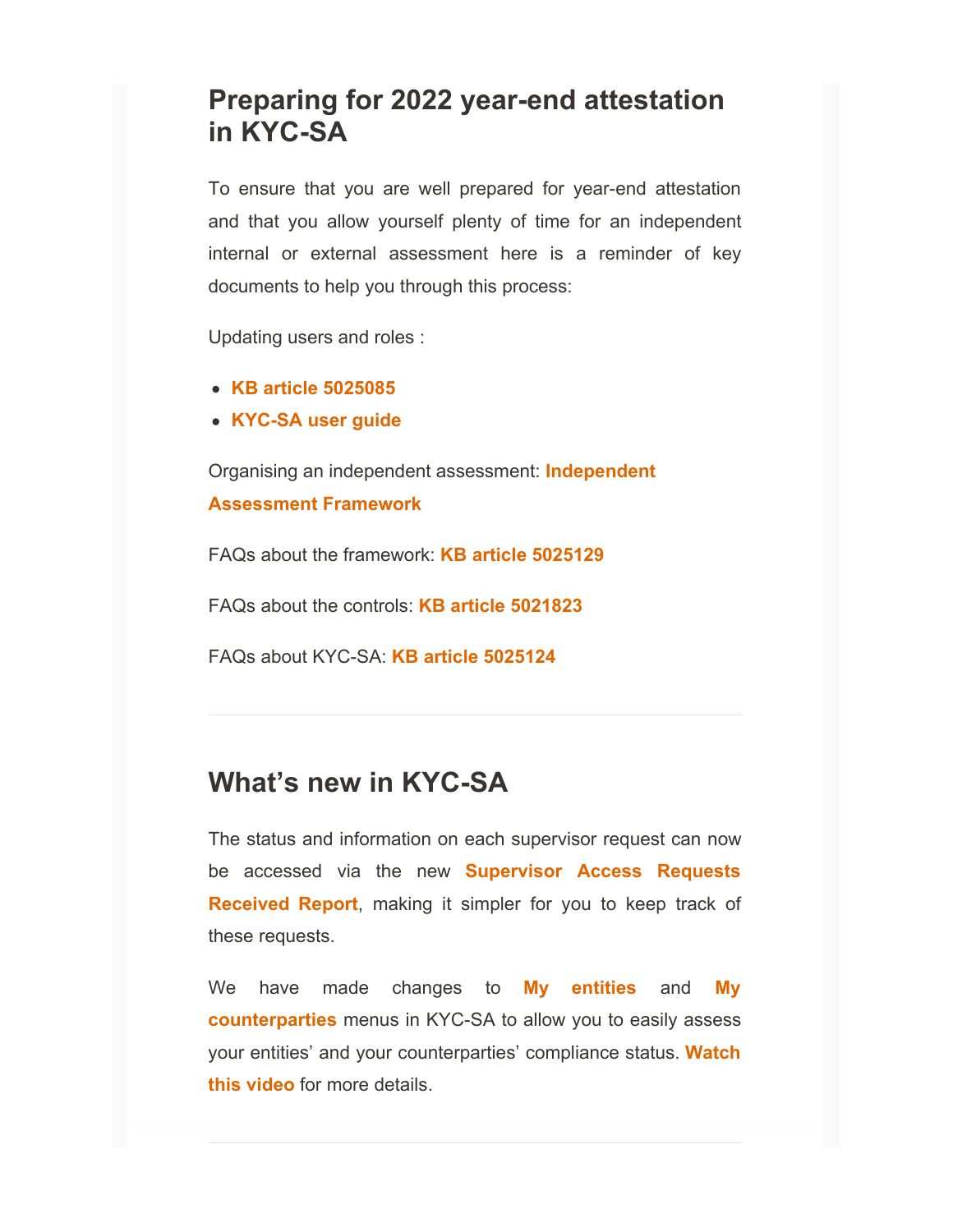### **Focus on counterparties' attestation data to manage your cybersecurity risk**

SWIFT's ebook **[Unlocking the value of your counterparties'](https://info.em.swift.com/MzI3LU9KUC01MzEAAAGCypHbdpeAXl4FflcZuZqPmFwW_JvDOxXN3LIS7eREi5b6ml1QU-eUH5pR0oeI4QwUajPvajY=) [CSP attestation data](https://info.em.swift.com/MzI3LU9KUC01MzEAAAGCypHbdpeAXl4FflcZuZqPmFwW_JvDOxXN3LIS7eREi5b6ml1QU-eUH5pR0oeI4QwUajPvajY=)** draws on the insights of six leading institutions as they share their experience as early adopters and give practical examples of strategies that can help you make the most of counterparty attestation data.

Download the ebook **[here](https://info.em.swift.com/MzI3LU9KUC01MzEAAAGCypHbdpeAXl4FflcZuZqPmFwW_JvDOxXN3LIS7eREi5b6ml1QU-eUH5pR0oeI4QwUajPvajY=)**.

#### **Handling Access Requests Efficiently**

In order to handle access requests efficiently, many institutions use the **[Grant All function](https://info.em.swift.com/MzI3LU9KUC01MzEAAAGCypHbdk1VpU_kym1_mrUTQttnYG1i63xLdTjiP_mZkTzbVzJE2Cu8uN8tHRFInTBBIsFG2oY=)** to process requests from messaging counterparties. For similar efficient processing of requests from counterparties you do not exchange messaging with, Granters can use the **[Allow List function](https://info.em.swift.com/MzI3LU9KUC01MzEAAAGCypHbduhHom9Nz-NBwsVdyO4Q_o0Pv7UAo28f-LQm9lQ4pY6zvyPEFuyQrgVQcCE-ugIARcE=)** to pre-approve access requests from specific entities.

Supervisors may also send access requests to view your attestation data, and these are also reviewed and processed by KYC-SA granters. Supervisor details are available in KYC-SA in the My Entities section, click on the entity name you wish to check in the My Entities column, and you will see the supervisor details listed.

#### **Making use of Outsourcing agents**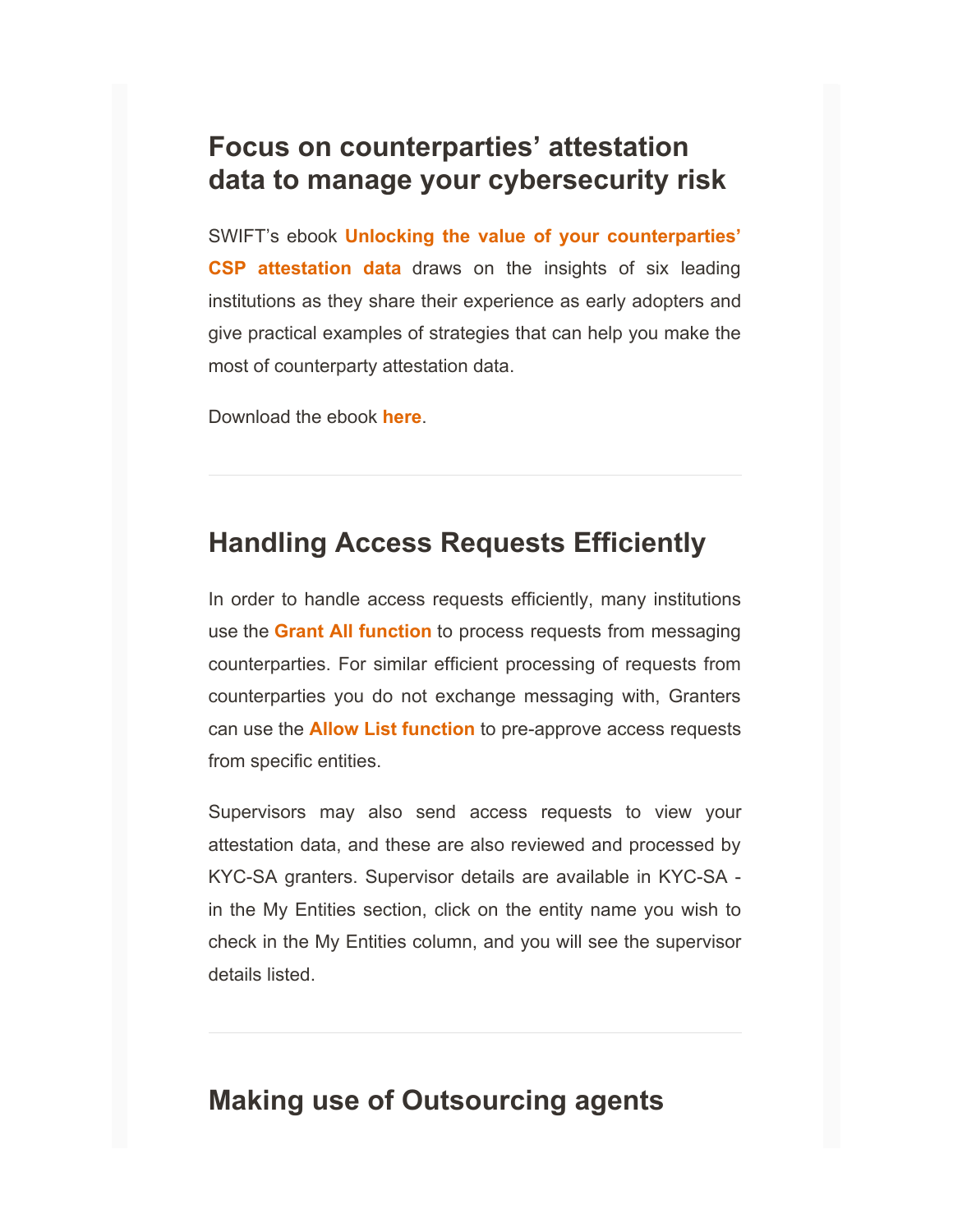Outsourcing agents are third party organisations where some SWIFT users delegate responsibilities to host and operate components supporting the SWIFT environment. SWIFT has created a new article which provides guidance on this topic as it relates to CSP.

Access the **[Knowledge article 5025121](https://info.em.swift.com/MzI3LU9KUC01MzEAAAGCypHbdlxKadtM-Bjl1gsiBifE7NCeuXzd7KAskx6vCjFCA3gR1T1FWLFk1iYqBS69baEWjsY=)** here.

#### Register for our upcoming webinars

Webinars will cover the changes introduced with the CSCF v2022 but will also remind you about key concepts and principles of attestations and independent assessment.

Register **[here](https://info.em.swift.com/MzI3LU9KUC01MzEAAAGCypHbdhNYjyTkbp-5W7VsdAcNJeJnfsK2xQ4_-iJCjzXkEbbODqk2XdlWshyfLthF3hxLYGw=)**.

# Was this email valuable for you?



Stay connected

П.

П

П

#### About SWIFT

SWIFT is a global member-owned cooperative and the world's leading provider of secure financial messaging services. We provide our community with a platform for messaging, standards for communicating and we offer products and services to facilitate access and integration; identification, analysis and financial crime compliance. Our messaging platform, products and services connect more than 11,000 banking and securities organisations, market infrastructures and corporate customers in more than 200 countries and territories, enabling